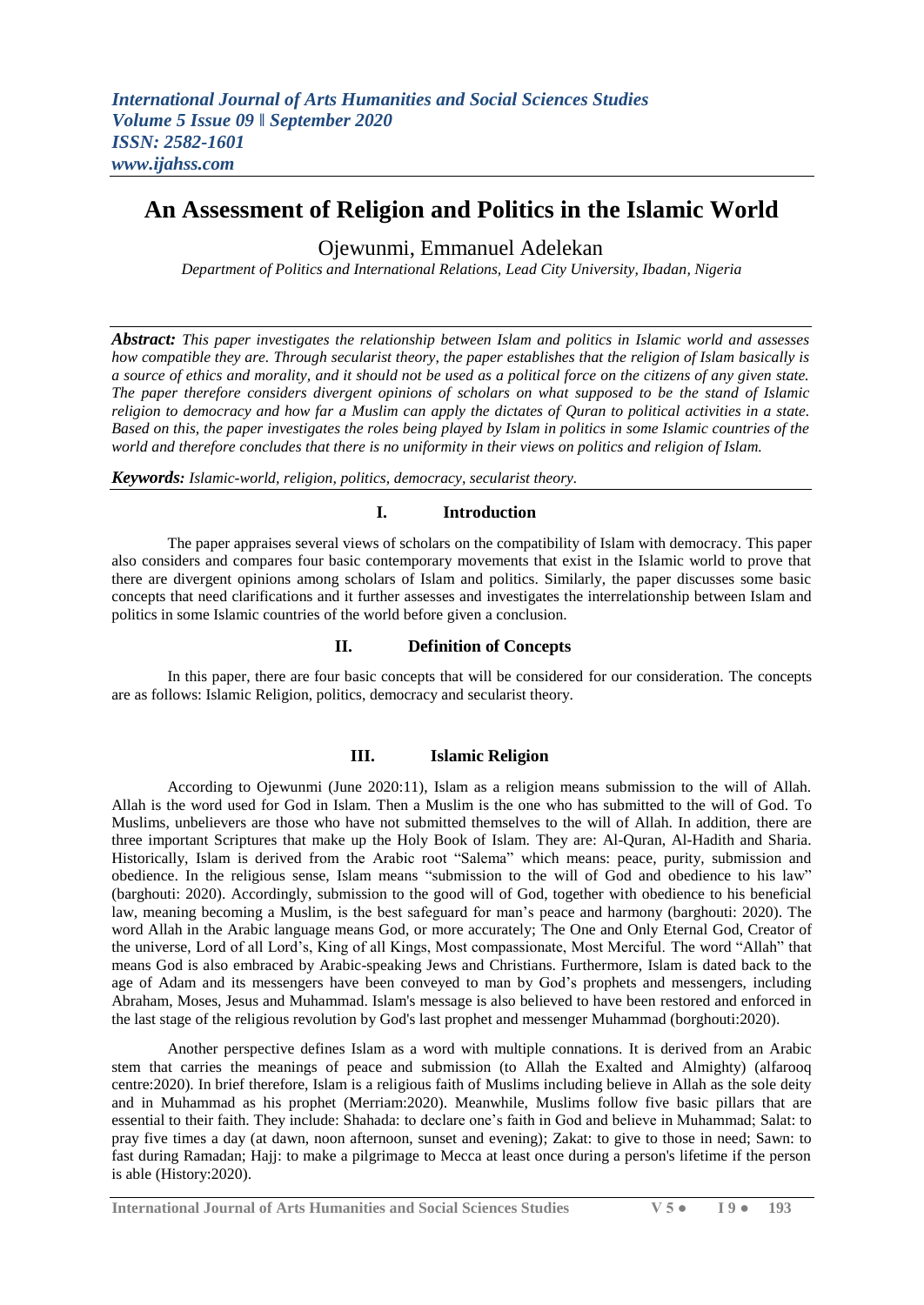Religion as a concept means "a belief in the existence of supernatural ruling power" according to advanced Learner's dictionary. According to Muse & Afolabi (2016:19), "Religion is a means of connection between the celestial and terrestrial lives". Similarly, religion involves the expression of moral codes, values, institutions, traditions and Scripture associated with core beliefs of the people (Adediran, Sotonyibo and Adejuyigbe:2016:38). In Akpabot's (1986) perspective, all life is based on religion. Religion in Africa controls and regulate the society. Religion plays a regulatory role in ensuring that peace and stability prevail in the society. All religious according to Akpabot (1986), have mechanism for ensuring peace, order and stability be it Christianity, Islam or African Traditional Religion.

Based on this, we can submit that Islamic religion is a belief in submission to supernatural Deity as the Supreme Being. It is submission of a man's whole life to the control of supernatural God.

#### **IV. The Concept of Politics**

Politics means "the actions of activities concerned with achieving and using power in a country or society" according to Collins dictionary. The concept has been defined in various ways, and different approaches have fundamentally different views on whether it should be used extensively or limitedly, empirically or normatively, and on whether conflict or cooperation is more essential to it. A variety of methods are deployed in politics, which include promoting one's own political views among people, negotiation with other political subjects, making laws, and exercising force, including warfare against adversaries (Taylor: 2012:130). In Aristotle's perspective, "politics is a noble activity in which men decide the rules they will live by the goals they will collectively pursue". Aristotle's conception of politics is rather different from contemporary ideas with some respects. It is rooted in common ideals and practices from that time and place, which Aristotle attempts to purify and systemize. In a simple form, politics means the way that people living in groups make decision. Politics is about making agreements between people so that they can live together in groups such as tribes, cities or countries. In other words, politics is all about seeking power to control societal resources, and to have power of influence over others.

#### **V. The Concept of Democracy**

There is no specific universally acceptable definition of democracy, but equality and freedom have been identified as important characteristics of democracy. According to Saliu (2020), democracy means a form of government in which people directly or indirectly participate fully in the constitution and running of government with their clearly defined interests and objective which can be summed as the leap forward of the society. Democracy gives people the right to participate fully in discussion and decisions on issues that affect them (Jibromah: 2012:390). Democracy is also about giving opportunity to virtualize all individuals to partake in decision-making on issues concerning their lives as members of the society (Isiaka :2006:96). According to a popular opinion, most scholars put a high premium on the participation of the majority in managing their affairs.

Meanwhile, democracy abhors exploitation in relation to production and unequal exchange in market relations. It guides against discrimination for favors on the basis of gender, race, relation, taste, language and ethnic origin. Therefore, democracy tends to promote justice, equity, fair play and merit (Jibromah: 2012: 390).

From the view of various scholars, the concept of democracy is characterized by the following:

- The recognition and guaranteeing of the fundamental human rights of citizens;
- Free and fair elections held periodically to elect representatives;
- Government based on majority rule;
- Alternative choices and opposition are recognized and allowed to function;
- Independence of judiciary;
- the government is based on the rule of law and equality of individual before the law;
- popular consultation of the people by governments before taking important decisions.

### **VI. Concept of Secularist Theory**

The separation of religion and state is the foundation of secularism. It ensures religious groups do not interfere in the affairs of state, and the states does not interfere in religious affairs. The theory defends the absolute freedom of religion and other beliefs, and protects the right to manifest religious belief in so far as it does not infringe on the rights and freedom of others. Secularism ensures that the right of individuals to freedom of religion is always balanced by the right to be free from religion (exploring secularism: 2019). In a nutshell, secularism does not teach against Faith-Based Organizations (FBOs) involvement in political matters, but it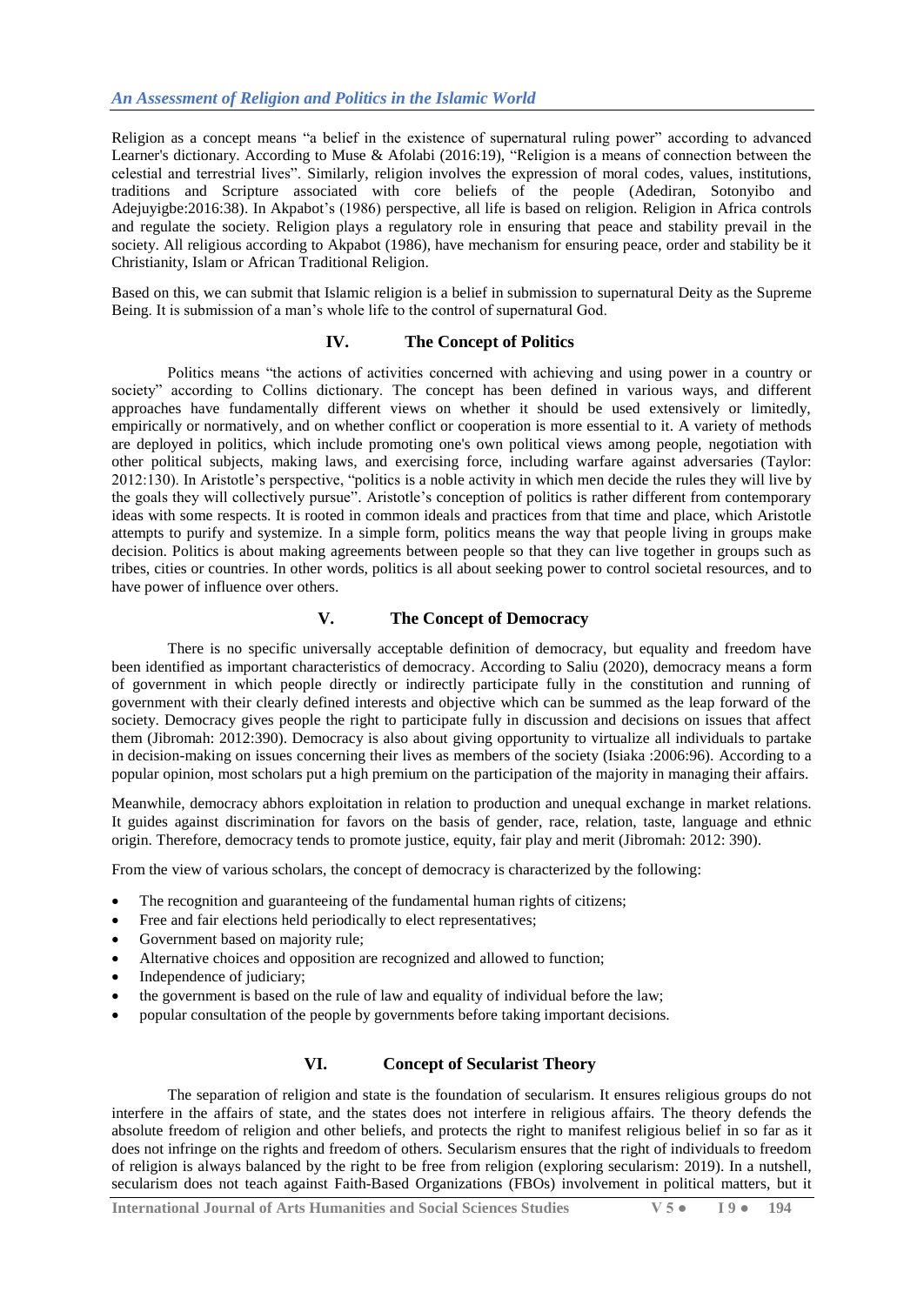guides against domination of the (FBOs) on political matters at the expense of nonreligious people, it is a theory that protect the interest of all members of the society irrespective of age, religion, social status, sex, education, wealth, etc. This is the main principle of the secularist theory.

## **VII. Islam Divergent Perspectives on Politics**

Okebusola (2012:3) believe that Islam as a religion is inseparable from politics because the policy under Islamic control must practice theocracy. Meanwhile, theocracy means "a form of government in which a religious institution is the source from which all authority derives" (Imperial cult:2019). The Muslim perception of religion and politics differs largely from their Christian counterparts in most countries of the world. An Islamic Scholar argues that Muslims believe religion is an essential part of a person's identity that influences every part of one's life (Katner:2007). Further to this, Katner (2007) believe that faith is not something someone draws upon in moment of need or celebrates only on a particular day of the week. Islam therefore is a total way of life that affect how Muslims think and behave whether they are in the mosque, at home, or in the market place, every area of human existence comes under the authority of Islam. This can lead us to conclude that there is little or no separation between Islam and politics; since the inception of Islam, when the founder, Prophet Muhammad was regarded to be both a religious guide and a political leader. The four Rightly Guided Caliphs, who ruled after him between 632-661 AD also followed the same principle as they functioned as both political and religious leaders.

In academic discourse on the relationship that exists between the religion of Islam and politics, several scholars have been asking questions on the compatibility of Islam with democracy, Ganiyu (2012) believes that Islamic scholars, more especially the Muslim radicals believe that Islam is a self-contained and selfencompassing ideology. Ganiyu's school claims that the way Muslims governed in Mukkab and Medina fourteen hundred years ago provide clean and adequate models for a specifically Islamic political theory as well as Islamic political instructions.

Contrary to this radical view, Munir (2019) gives caution to enable people understand the relationship between Islam and politics. Munir says, "It is important we understand Islam's basic values of humanity and how the inclusion of politics in religion has prevented the manifestation of these humanitarian values" (Munir:2019). He further argued that basically, Islam is a source of ethical and morality and not a political force. This school of thought points out that none of over 6000 verses in the Quran and the Prophet's traditions (Hadiths) mention about Islamic state or political Islam. He believes that prophet Muhammad (PBUH) was a bearer of the message and had no rights over his people except that of delivering the message. He was not granted with sources of legitimization of kingship as mentioned in the Quran, "I am only a bearer of warnings and a bringer of happy news for those who believe" Qs 7:188 (Munir:2019). It is on this basis that this scholar argues that the five pillars of Islam are directly related to the individuals' relationship with their Creator. None of them is political, and in fact detach Islam from the machinery of the State. So, if Islam firmly stands on this pillars, Muslims fate remains a personal private matter of the duty to God and their community: But Munir further gives a caution to this belief, he is of the view that Islamic religion is meant to guide humanity on all aspects of life. Instead of giving a rigid and comprehensive direction in politics, Islam is to introduce a number of principles to guide the political life of the Muslims. This means that Muslims at different times and places may create their own model of government as long as they follow the basic principle of Islam in politics. The fact is that there was no specific Islamic system of government, but there are many systems of government which became Islamic because they follow the Islamic principles (Munir:2019). In support of this fact, an Islamic scholar firmly maintains that in a strict Islamic state, a political institution is neither "conceptually possible, historically accurate or practically viable today". Abdullahi (2019) further argues that enforcement through the will of the state is the negation of religious nature of this precepts which is the negation of their binding force in the first place.

In a political survey that was done sometimes ago, Muslims around the world express broad support for democracy and for people of other faiths to be able to practice their religion freely. At the same time, many Muslims believe that religious leaders should influence political matters and oversee Islamic political matters. The results of this study gives more support for democracy among Muslims in sub-Sahara Africa and South-East Asia. The overall results show Muslims in support of the idea of religious freedom. This proves that there exists a number of perspectives on the relationship of Islam and politics among Islamic political theorists, the general Muslim public and western authors (PEW Research:2019).

According to the Muslim democrats, concepts in the Quran points toward some forms of democracy or at least despotism (Wikipedia:2019). Meanwhile, some traditional Muslims are not in line with this belief. They argued that despotic Islamic governments have abused the Quran for their own. But there are another school of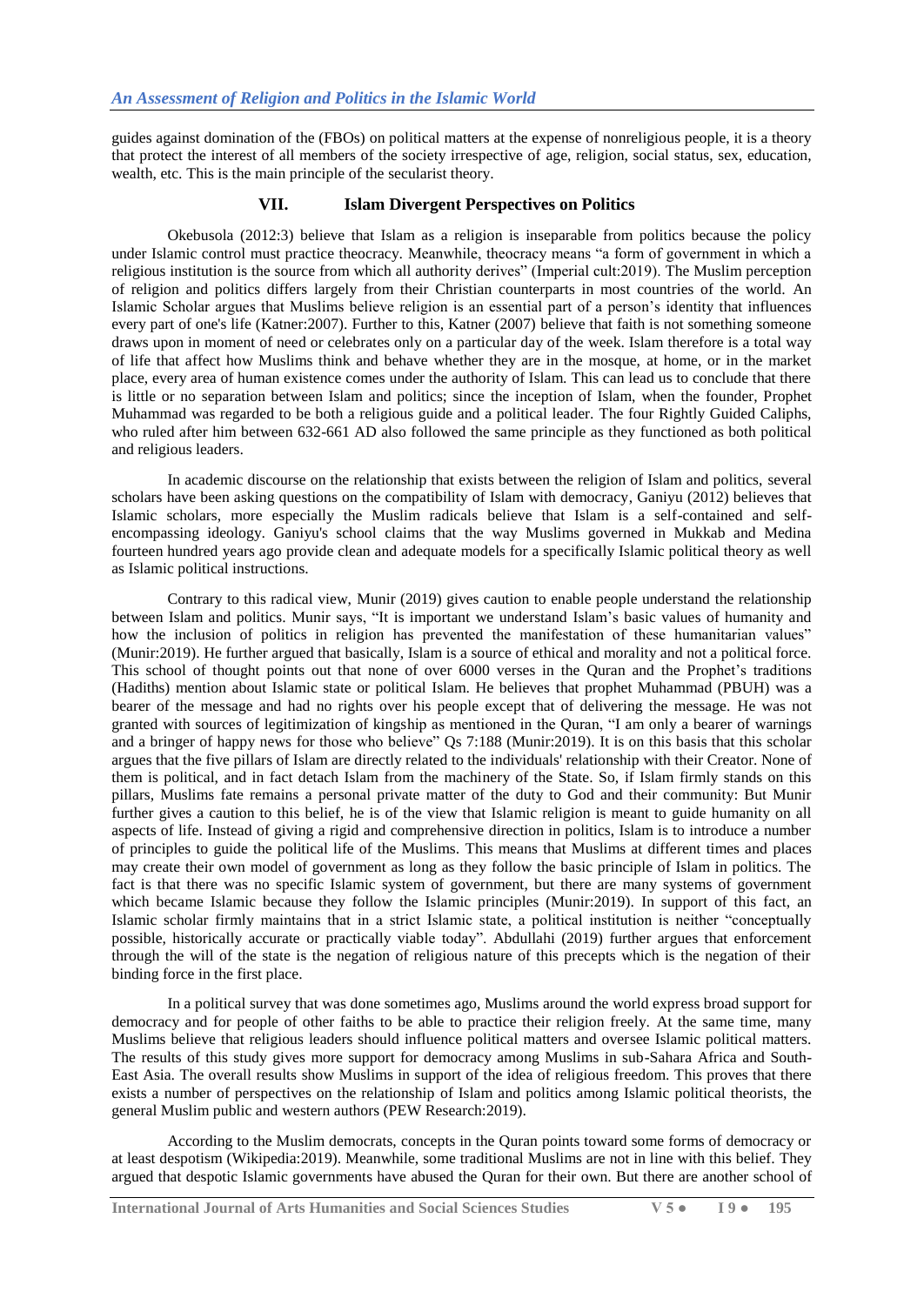thought that theorized an ideal Islamic States which he compared to Plato's Republic (Stanford: 2019), but it later departed from the Platonic view when it likened ideal state to be ruled by the Prophet, instead of the philosopher king envisaged by Plato. But, the school also maintained that it was from democracy that imperfect states emerged, noting the republican order of the Monarchy under the Umayyard and Abbasid dynasties (Bantekoe:2019:251).

However, modern history of the Muslim world has come up with the belief that the notion of secularism has acquired strong negative connotations due to its association with foreign domination and removal of religious perspective or values from the public sphere. Meanwhile, traditional Islamic theory distinguishes between matters of religion (dim) and state (dawla), insist that political authority and public life must be guided by religious values (Esposito:2014). Another modern Islamic scholar argued for a secular state build on constitutionalism, human rights and full citizenship, seeking to demonstrate that his vision is more consistent with Islamic history than visions of an Islamic state (Esposito,2019:13-15). But, Islamists have rejected secularist views that would limit Islam to a matter of personal belief and insist on implementation of Islamic principles in the legal and political sphere of the state; meanwhile, many of them also believe that democracy is in line with Islam. For example, Bontekoe (2019:251), a modern Islamic Philosopher, views the early Islamic caliphates to be compatible with democracy. He welcomed the formation of popularly elected legislative assemblies in the Islamic world as a return of the original purity of Islam. Furthermore, another Islamic Scholar, Fasal (2019) believes that democracy of the modern West is close to the Islamic than ancient Greek concept of liberty; because Islam believes that all human beings are socially equal and must therefore, be allowed equal opportunities to develop and express themselves. But in Maududi (1960)'s perspectives, the Islamic State would eventually rule the earth. He coined the term "Theo-democracy". He argued that it was different from theocracy as understood in the Christian west because it would be run by the entire Muslim community rather than a clerical class in the name of God (Ullah: 2013: 79). But Choueiri (2019: 144) criticized this scholar's vision as an ideological state in which legislators do not legislate, citizens only vote to reaffirm the applicability of God's laws, women rarely venture outside their homes lest social discipline be disrupted and non-Muslims are tolerated as foreign elements required to express their loyalty by means of paying a financial levy.

Moreover, Khan (1997) a legal scholar argued that Islam is fully compatible with democracy. Khan provides a critique of liberal democracy and secularism. He presents the concept of "fusion state" in which religion and state are fused. Khan (1997) believes that there are no contractions in God's universe. Contradictions represent the limited knowledge that human beings have. He believes that Muslims are fully capable of preserving spirituality and self-rule.

Meanwhile, in Esposito (2018: 142-143) scholars categorized the altitudes of the general Muslim to four. They are as follows:

- Advocacy of democratic ideas; often accompanied by a belief that they are compatible with Islam, which can play a public role within a democratic system as exemplified by many protesters who took part in the Arab spring uprisings.
- Support for democratic procedures such as elections, combined with religious or moral objectives toward some aspects of Western democracy seen as incompatible with Sharia as exemplified by Islamic scholars.
- Rejection of democracy as a Western import and advocacy of traditional Islamic institutions such as Sharia (constitution) and Ijna (consensus) as exemplified by supporters of absolute monarchy and radical Islamist movements.
- Belief that democracy requires restricting religion to private life held by a minority in the Muslim world.

Summarily, these discussions can be linked to the outcome of the polls conducted by Gallup and PEW in Muslim majority countries which indicate that most Muslims see no contradictions between democracy values and religion principles, desiring neither a theocracy nor a secular democracy, but rather a political model where democratic institutions and values can coexist with the values and religious principles (Megan & Dalia 2017). Based on this discourse, Islam has no contradictions with democracy. Each can be operated on its own without conflict of interest.

#### **VIII. Islam and Politics in some Islamic Countries**

In Medina, an Emeritus Professor notes that religious and political power were united while Prophet Mohammed was leading the Ummah, resulting in a non-secular state. But by the 10th century, some governments in the Muslim world had developed an effective separation of religion and politics, due to political control which now passing under the control of general administrators, governors, local provincial lords, the caliphs had lost all effective political power. But these governments were still officially Islamic and committed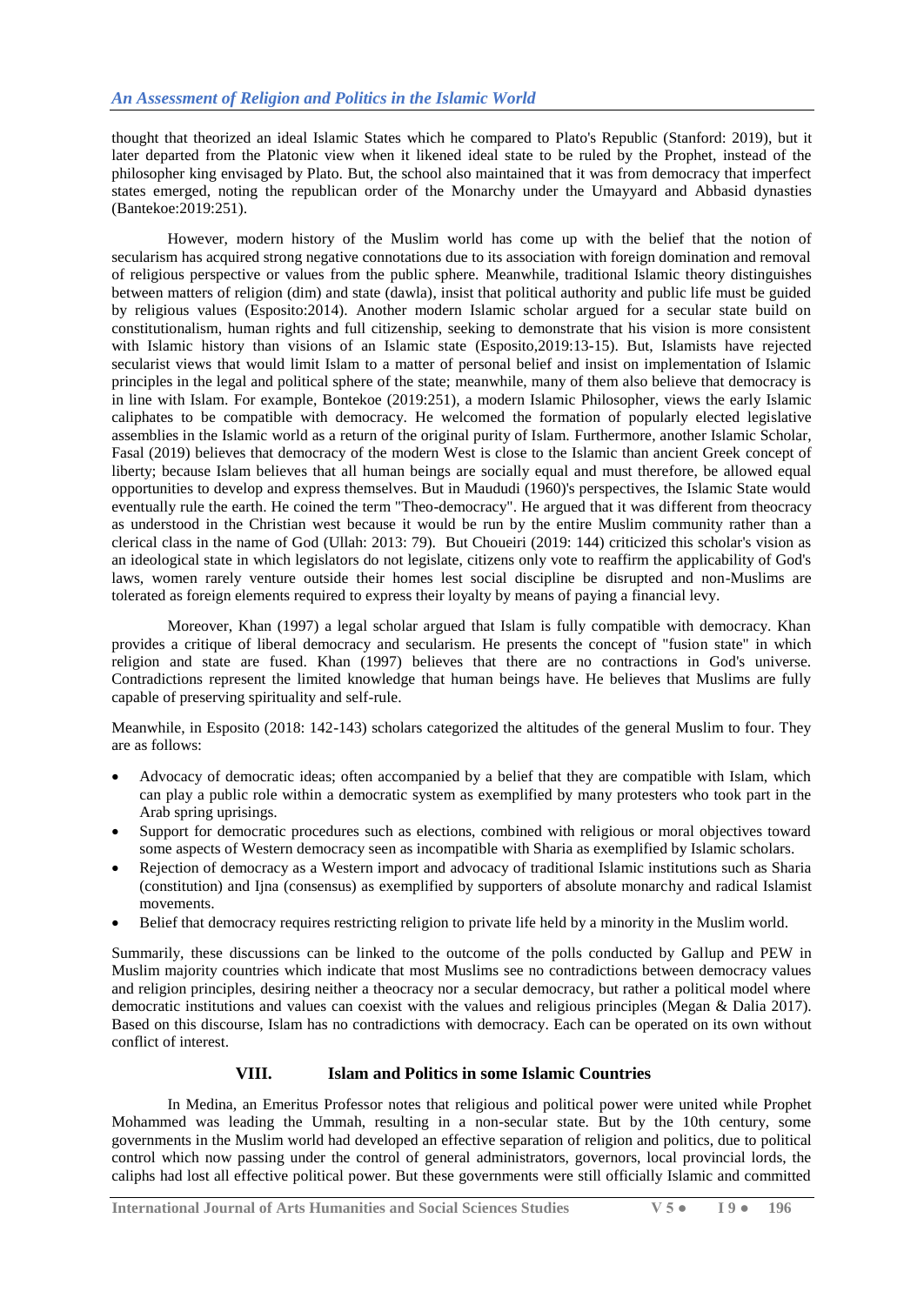to the religion, but religious authorities had developed their own hierarchies and bases of power separate from the political institutions governing them (Wikipedia: 2019). Ira (2019) further argues that the religions and political aspects of Muslim communal life came to be separated by Arab rebellions against the Caliphate, the emergence of religious activity independent of the actual authority of the Caliphs and the emergence of Hanbali school of law.

Accordingly, Abduh (2019) who is a Muslim modernist thinker claimed that no one had exclusive religious authority in the Islamic world. He believed that the Caliphs did not represent religious authority because he was neither infallible nor the Caliph the person whom the revelation was given to; therefore, according to this scholar, the Caliphs and other Muslims are equal. The thinker further argued that the Caliphs should have the respect of the Ummah but not rule; the unity of the Ummah is a moral unity which does not prevent its division into national states. Tauber (2019) discussed the relationship between religion and despotism, arguing that "while most religions tried to enslave the people to the holders of religious offices who exploited them, the original Islam was built on the foundations of political freedom standing between democracy and aristocracy." Likewise, another Islamic scholar believes that the separation of religion and state had some similarities with the other Islamic scholars. He holds the view that according to Islam "the rule over the nation is in its own hands and its government is a sort of Republic. The Caliph has no superiority in law over the lowest in the congregation; he only executes the religious law and the will of the nation (Tauber: 2019).

In Egypt, a scholar believes that nationalism supported the call for separation of religion and politics. Hussein (2019) believed that Egypt always had been part of western civilization and that Egypt had its renaissance in the 19th century and had "re-Europeanized" itself. Hussein believes that the distinguishing mark of the modern world is that it had brought about a virtual separation of religion and civilization, each in its own sphere. It is therefore quite possible to take the bases of civilization from Europe without its religion; Christianity.

Meanwhile, political scene has a new look in Turkey, where Islamic ottoman system was negated for a west-oriented mode of modernization. Secularism in Turkey was both dramatic and far reaching as it filled the vacuum of the fall of the ottoman empire after world war I. This was when Mustafa Kemal Ataturk led a political and cultural revolution and this led to official Turkish modernization (Alev; 2019). The revolution therefore led to the abolition of the Caliphate, the ban of religious judges and Sufi orders, the adoption of a secular civil code based on Swiss civil code to replace the previous codes based on Islamic law (Sharia), outlawing all forms of polygamy, annulled religious marriages, granted equal rights to men and women in matters of inheritance and divorce. In addition, there was the abolition of religious courts and institutions of religious education, the use of religion for political purposes was banned, there was creation of a separate institution to deal with the religious matters of the people, to change in the alphabet from Arabic to Latin and finally, there was a movement of a portion of religious activity to the Turkish language, including the adkan (call to prayer) which lasted until 1950. This was carried out by the second President of the Republic of Turkey. Gwynne (2019) also argued that throughout the 20th century secularism was continually challenged by Islamists. At the end of the 20th century and beginning of the 21st century, political Islamists and Islamic democrats such as the Welfare Party and Justice and Development Party (AKP) gained influence with the AKP in the 2002 elections acquiring government and holding on to it ever since with increasingly authoritarian methods.

In Lebanon, there is what is known as Parliamentary democracy within the overall framework of confessionalism, a form of consociationalism in which the highest offices are proportionately reserved for representatives from certain religious communities. Meanwhile, a growing number of Lebanese however, have organized against the confessionals system, advocating for an installation of laicite in the national government. The most recent expression of this secularist advocacy the Laique Pride March, was held in Beirut on April 26, 2010 as a response to Hitzbut-Tahrir's growing appeal in Beirut and its call to re-establish the Islamic Caliphate (Wikipedia: 2019).

In Tunisia, under the leadership of Habib Bourguiba (1956-1987), the country's post-independence government pursued a program of secularism. Bourguiba modified laws concerning habous (religious endowment), secularized education and unified the legal system so that all Tunisians, regardless of their religion were subject to the state courts. He restricted the influence of the religious University of Ez-zitouna and replaced it with a facility of theology integrated into the University of Tunis, banned the head scarf for women, made members of the religious hierarchy state employees and ordered that the expenses for the upkeep of mosques and salaries of preachers to be relegated (Nazih: 2019). In Tunisia, Islamists movements came about in 1970 because of increasing economic problems with the revival of religious teachings. There was also influence by the Hitzbut-Tahrir whose members issued a magazine in Tunisia named Azeyotouna (Zeytouna: 2019). In the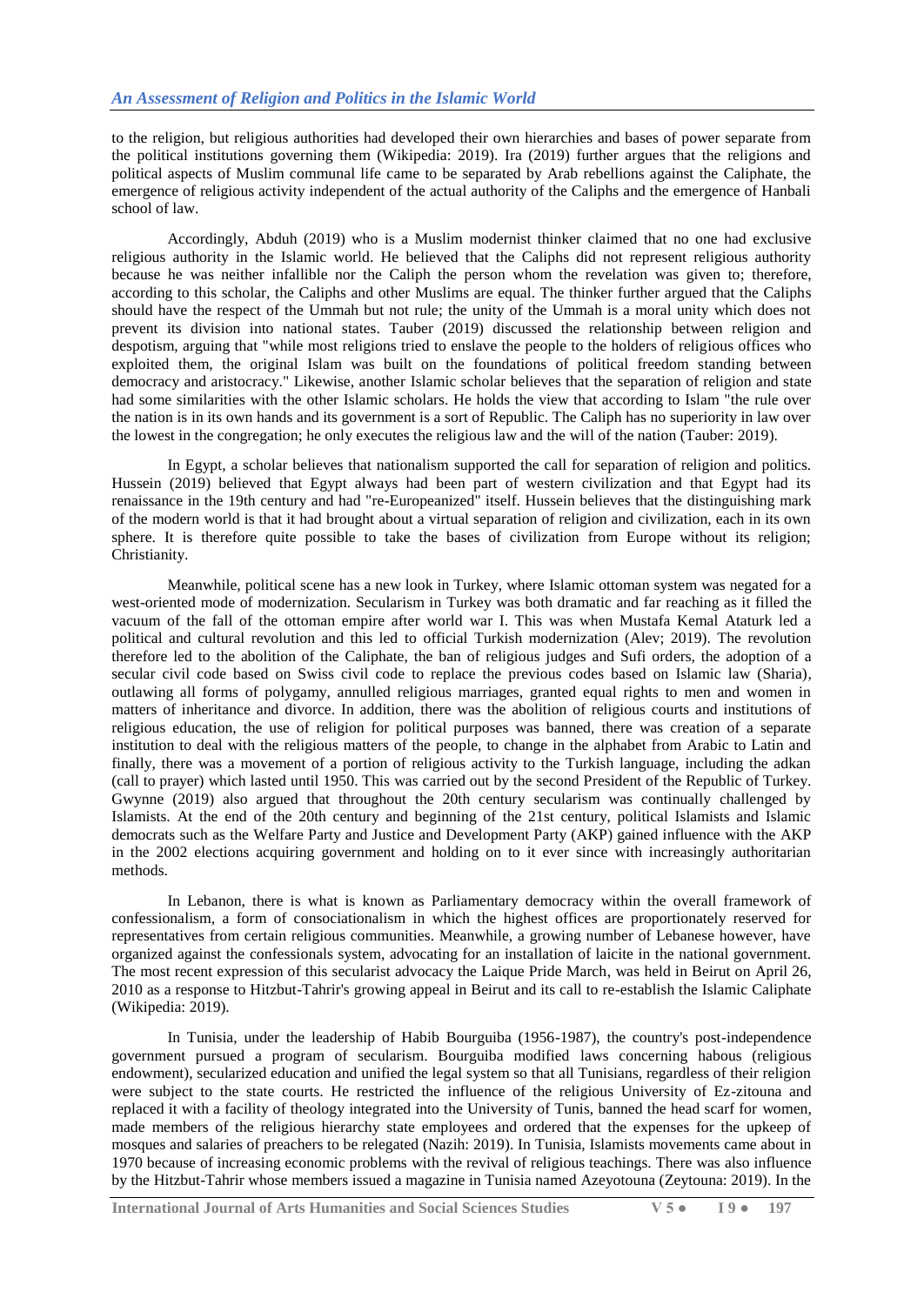aftermath, the struggle between Bourguiba and the Islamists became uncontrolled and in order to repress the opposition, the Islamist leaderships were exiled, arrested and interrogated (BBC online: Marchv1, 2011). On March 1, 2011, after the collapse of this secularist dictator, Zine El-Abi-Dine Ben Ali in the wake of the 2011 Tunisian revolutions, Tunisia's interim government granted the group permission to form a political party. Since then, it has become the biggest and the most organized party in Tunisia, so far outstanding its more secular competitors.

In Syria, the process of secularism started under the French mandate in the 1920s and went on continuously under different government since the period of Independence. The country's constitution allows religious freedom for all the recognized religions which include Christianity. All schools are run by the government and nonsectarian, with mandatory religious instruction, provided in Islam and/or Christianity. Political forms of Islam are not allowed to dominate by the government. The legal system is basically on civil law and heavily influenced by the period of French rule. The secular courts handle civil and communal cases, while personal, family and religious cases are referred to the Sharia Courts in cases between Muslims and non-Muslims (Wikipedia: August 15, 2018). Non-Muslim societies are allowed to have their own religious courts using their own religious law (Wikipedia: January 11, 2018).

In Iran, after the successful military coup of 21st February 1921, Reza Khan became the dominant political personality in the country. Fear gripped the religious leaders for this development thinking that their power will be eroded and so they persuaded him to assume the role of Shah (Homoclomid:1992). Between 1925-1941, Reza Khan made some dramatic changes in Iranian state with the specific instruction of westernization and removing religion from public spheres. The schools became secular in nature, he built the first secular University and also banned the use of hijab in public. Meanwhile, his regime soon became totally undemocratic, and authoritarian because Mayles power was removed (i.e. the first Parliament in 1906) and he clamped down on free speech, (Hallidan:2019). In 1950s, Prime Minister Mohammed Mosaddegh formed a secular government with a socialist agenda in order to reduce the power held by the clergy. With the help of the CIA, UK supported a coup which removed Mosaddegh and reinstalled Mohammad Reza Shah. In his return, Shah introduced white revolution so as to transform Iran into a westernized secular capitalist country. Beginning from 1963, opposition rallied behind Ayatullah Ruhollah Khomenni and by the end of the 1970s, the Shah was overthrown in an Islamic revolution (Tamber:2019). His administration reversed the policies of Muhammad Shah and returned Iran to Islamic country. Islam and Quran therefore became the yardstick to determine all things.

Finally, the state of Pakistan was formed by Muhammad Ali Jinnah, other founding fathers were Muhammad Iqbal and Liaquat Ali Khan. On March 12, 1949, a year after his death, a parliamentary resolution was adopted which was in line with the vision of the other founding fathers which proclaimed that sovereignty belongs to Allah alone but he has delegated to the state of Pakistan through its people for being exercised within the limits prescribed by him as a sacred trust (Wikipedia :2014). As at now, Pakistan is an Islamic republic with Islam as the state religion; it has aspects of secularism inherent from its colonial past. However, Islamists and Islamic democratic parties in Pakistan are relatively less influential than democratic Islamists of other Muslim democracies, but they do enjoy considerably street power. Meanwhile, the council of Islamic ideology is entrusted with the advisory role to the parliament of Pakistan in order to align their legislation with the principles of the Quran and Sunnah, though it can enforce it on them. The Federal Sharia court can strike down any law deemed un-Islamic though its decision can be overturned by the supreme Court of Pakistan (Constitution of Pakistan: 1973).

Before bringing the discourse in this sub-topic to an end, the whole discussion can be summarized into the following three points. They are as follows:

First, Muslims generally believed that Islam is a total way of life that affects how Muslims think and behave regardless of whether they are in the mosque, the home or the market place. Every area of human existence comes under the authority of Islam (Katner: 2007).

Second, initially, there was no separation between religion and politics in Islam. The close connection between the two was established in the early days of the faith, when the prophet Muhammad was considered to be both a religious guide and a political leader (Katner: 2007).

Finally, as at now in many Islamic states, political and religious authority were eventually separated and no longer identified with the same individual. Meanwhile, Islam is still playing a vital role in informing and influencing the political arena. There is no clear agreement on what the ideal Islamic state should look like, but it is consistently held that Muslim principles and values must be at its core.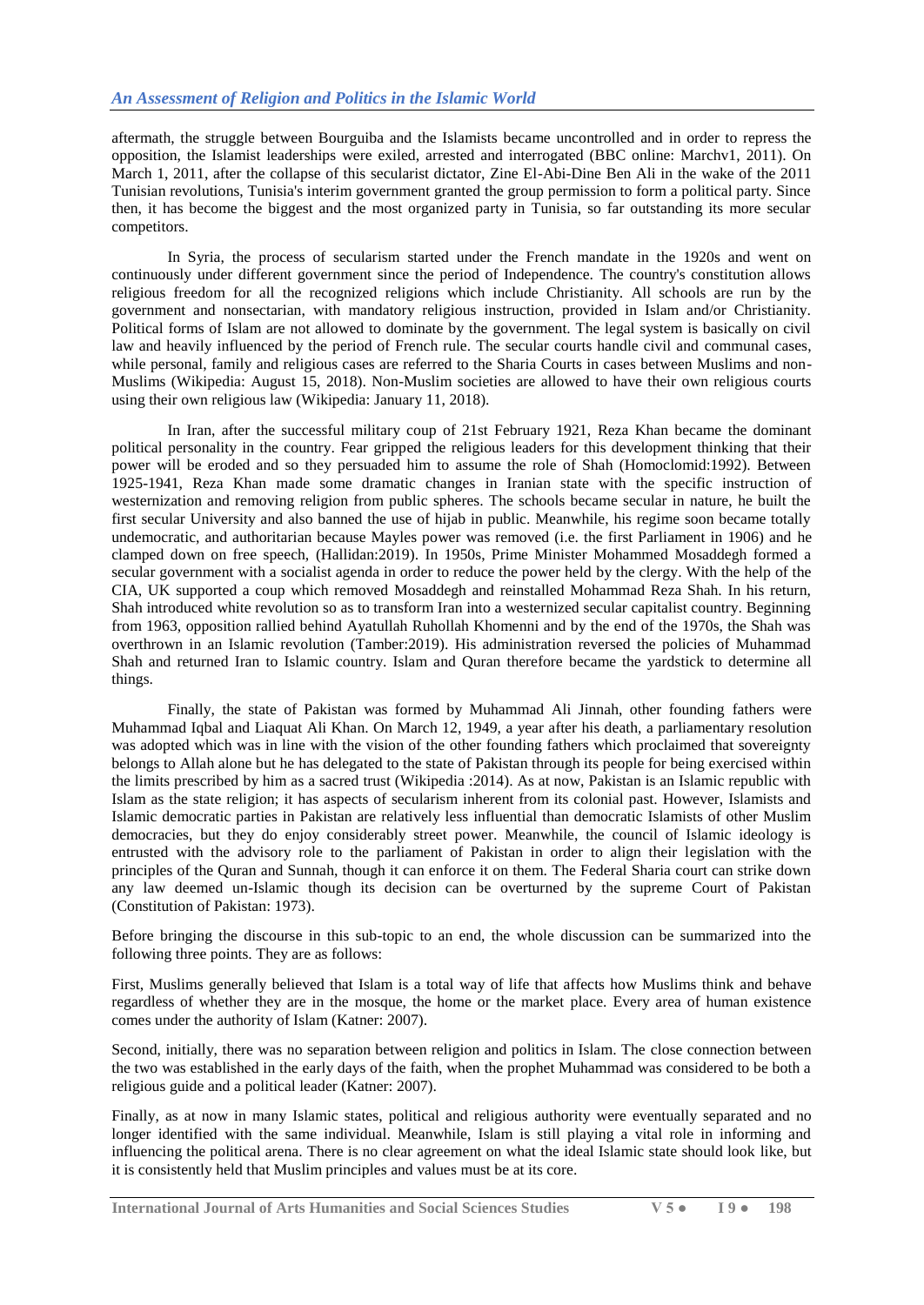## **IX. The Basic Contemporary Movement in Islamic World**

There are four basic contemporary movements in Islamic world. They are as follows:

One, traditionalism which accepts traditional commentaries on the Quran and Sunnah and "takes as its basic principle imitation (taliq), that is refusal to innovate" and follow one of the four legal schools or Madh'h (Shafi, Maliki, Hanfi, Hannah) and many include siffism. An example of sufi traditionalism in the Berelvi school in Pakistan (Wikipedia: 2019).

Two, fundamentalism reformism which "criticizes the tradition, the commentaries, popular religious practices (maraboutism, the court of saints)", deviations and superstitions; it aims to return to the founding text. This reformism generally developed in response to an external threat (the influence of Hinduism on Islam, for example). 18th century examples are Shah Wali Allah in India and Muhammad ibn Abd-al-wahhab (who founded wahhabism) in the Arabian Peninsula, Salfism is a modern example (Wikipedia: 2019).

Three, Islamism or political Islam, embracing a return to the Sharia or Islamic principles, but adopting Western terminology such as revolution, ideology, politics and democracy and taking a more liberal attitude towards issues like jihad and women's rights. Contemporary examples include the Jamaate-Islami, Muslim brotherhood, Iranian Islamic revolution, Masumi party, United Malays national organization, Pan-Malaysian Islamic party and Turkey's Justice and Peace development party (Wikipedia: 2019).

Finally, liberal movements within Islam generally define themselves in opposition to Islamic political movements, but often embrace many of its anti-imperialist and Islam inspired liberal reformist elements (Wikipedia: 2019).

#### **X. Conclusion and Recommendations**

This paper has proved that adherents of Islam believe that Islam as a religion is inseparable from politics because the polity under Islamic society must practice the system of theocracy which indicates that political power resides with the religious leaders, and which makes a political order of a secular pattern to be non-existential. So, in Islam, many Muslims are of the view that politics and religion are parts of a single alley. This paper has also considered the views of few who are now of the opinion that religion of Islam needs to be separated from politics. They are of the view that real theory of secularism should be practiced. Therefore, this paper also proved that there was no political ideology that prevails in the Islamic world in this contemporary time. Finally, the findings of this paper is that the Islamic world is dynamic and is changing from time to time since our world is also dynamic and changing.

Therefore, this paper will like to conclude with the recommendation to the leaders in Islamic world that since they are in a dynamic world that changes from time to time, they likewise should adapt to the changes. They should be prepared to change with time. The theory of secularism and democratic governance is fast gaining, whether the Islamic world likes it or not, it will soon prevail in their world. The interdependency of countries on each other, economic treaties between states, the mass exodus of people from one continent to another are a great influence on the modern world. The technology has made the entire world to become a global village. Therefore, this present situation in Islamic world cannot be sustained forever. Therefore, it is advisable for the Islamic world to begin to modify their political and religious ideologies in conformity with the word dynamic order.

#### **References**

- [1]. Abduh, Muhammad, *al-Idtihad fi al-Nasraniyya wa al-Islam. In "al-Amal Abduh edited by Muhammad Amara. Cairo: Daral-Shuruk. Retrieve[d https://www.britannica.org](https://www.britannica.org/) on 10th July, 2019*
- [2]. Adediran A.A, Sotoyinbo O.A & Adejuyegbe C.O : (2016) *Assessment of Religion as an Agent of Social Change in Ogun State, Nigeria* in Religion Educator Vol.15, Number 1, Oyo Omo-Oje Press.
- [3]. Akpabot, S.E: (1956) *Foundations of Nigerian Traditional Music*, Ibadan: Spectrum Book Limited.
- [4]. Al-Farooq Omar Bin Alkhattab Mosque: *Definition of Islam*, accessed from [https://alfarooqcentre.com](https://alfarooqcentre.com/) on August 14, 2020.
- [5]. Alev Gnar, *Modernity, Islam and Secularism in Turkey; Retrieved from <https://www/bookdepository.org> on 25, August 2019.*
- [6]. Anstotle, Stagiritis: *Definition of Politics*, accessed fro[m https://www.quora.com](https://www.quora.com/) on August 14,2020.
- [7]. *B.B.C News Online Tunisia Legalistics Islamic group Ennahelda.. 1st March 2011. Retrieved from [www.bbc.co.uk](http://www.bbc.co.uk/) on 24th June 2019.*

**International Journal of Arts Humanities and Social Sciences Studies V 5 ● I 9 ● 199**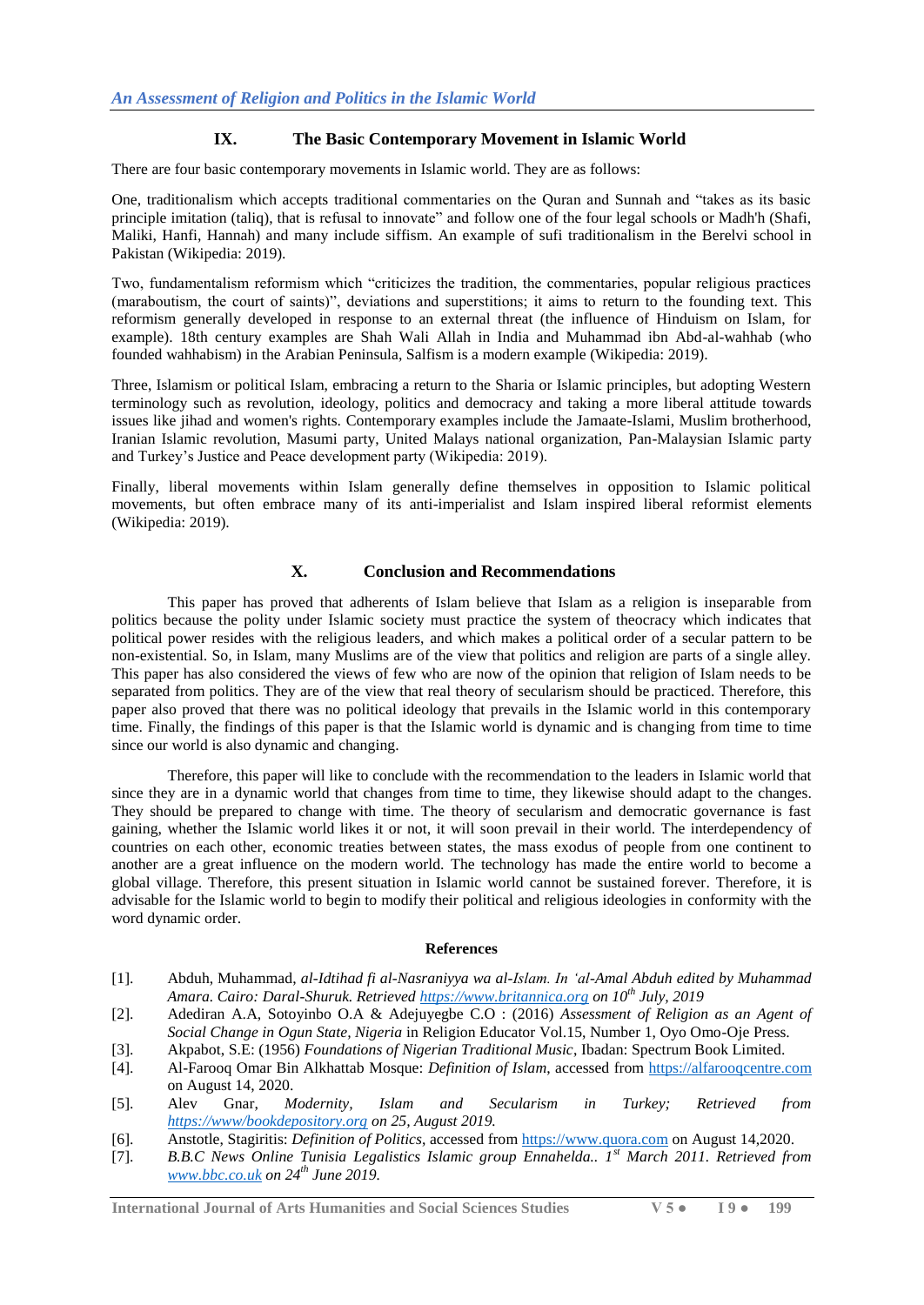- [8]. Bontekoe, R; Stephanists, M. T. *Justice and Democracy: Cross-Cultural Perspectives. University of Hawaii Press. ISBN 0-82481926-8. Retrieved fro[m https://www.jstor.org](https://www.jstor.org/) on 5th September, 2019. 251*
- [9]. Choueiri, Y. *M. Islamic Fundamentalism: The story of Islamists movements (3rd ed).* London: Bloomsbury Continuum. Retrieved [https://www.brill.com](https://www.brill.com/) on 23<sup>rd</sup> September 2019. 144
- [10]. Constitution of the Islamic Republic of Pakistan. Parliament of Pakistan 1973.
- [11]. Exploring Secularism: Accessed from [https://www.exploringsecularism.org](https://www.exploringsecularism.org/) September' 2019.
- [12]. Esposito, J.L. ed (2014) *"Secularism" The Oxford Dictionary of Islam. Oxford University Press. Accessed from [https://www.scholar.google.com](https://www.scholar.google.com/)*
- [13]. Esposito, John L. *"Rethinking Islam and Secularism" (PDF). Association of Religion Data Archives. Pp 13-15. Retrieved from [https://www.theanda.com](https://www.theanda.com/) on April 20, 2019*
- [14]. Esposito, J. L. DeLong Bas, Natanha J. (2018). *Shariah: What everyone needs to know. Oxford University Press. PP 142-143.*
- [15]. Fasal, W. O. "*The Principles of State and Government in Islam". Accessed from [https://www.scrid.com](https://www.scrid.com/) o 19th November, 2019.*
- [16]. Ganiyu M.A (2012): *Islam and Governance in Nigeria*, in Ayantayo bid.
- [17]. Gwynne D. *"Erdogan derailing Turkey"s Promising Future". Japan Times of 8th November 2019.*
- [18]. Hallidan, F. "*Iran Dictatorship and Development."* Accessed from [https://www.jstor.org](https://www.jstor.org/) on July 10, 2019.
- [19]. History: Assessed from [https://www.history.com](https://www.history.com/) on August 14, 2020.
- [20]. Homadomid*, Theocracy or Democracy? The critics of Westoxification and the Politics of Fundamentalism in Iran. Third world Quarterly: Dec, 22 Vol 13 issue 4 1992. Accessed from [https://www.tandfonline.com.](https://www.tandfonline.com/)*
- [21]. Hourani, A. *"Arabic Thought in the Liberal Age 1798-1939. Cambridge. Cambridge University Press. Retrieved [https://www.cambridge.org](https://www.cambridge.org/) on 10th July 2019. 183-188*
- [22]. Ira M.L. *"The Separation of State and Religion in the Development of Early Islamic Society," International Journal of Middle East Studies. 6(4). 363-385-366-370. Retrieved from [https://wikipedia.org](https://wikipedia.org/) on September 3, 2019*
- [23]. Isiaka, Z.A: "*The Press and the Challenges of Democratic Development" in Democracy and Development in Nigeria*. Vol.1, Conceptual Issue and Democratic Practice, Concept Publication, Lagos.
- [24]. Islam: *The meaning of Islam*, assessed from [http://www.barghouti.com.](http://www.barghouti.com/) On August 14, 2020.
- [25]. Khan, L.A. *A Theory of Universal Democracy University of Wisconsin Law School. Archived from the Original on October 6, 201. Retrieved: November 3, 2019*
- [26]. Jibromah O.K (2012): *Biblical Views of Governance; An Appraisal of Biblical Civil Government and Democracy in Nigeria*. In Ayantayo J.K, Dada O.A & Labeodan H.A: *Religion and Governance in Nigeria*, Ibadan, Samprint & Graphic co.
- [27]. Katner J. (2007): *On Questions and Answers on Judaism-Christianity-Islamism* explore faith.org, accessed from [https://www.explorefaith.org](https://www.explorefaith.org/) on September 10,2019.
- [28]. Magah Rehault; Dalia Mogahed (October, 3rd 2017.) *"Majorities see Religion and Democracy as Compatible. Gallup*
- [29]. Maududi, Sayyid Abdul ali al (1960). *Political Theory of Islam (1993 ed). Lahore Pakistan; Islamic Publications. P. 35 the power to rule over the earth has been promised to the whole community of believers.* Italics Original
- [30]. Merriam-Webster Dictionary: *Islam: Definition of Islam*, accessed from [https://www](https://www/)
- [31]. Munir L.Z: *" Islam Politics*", accessed fro[m https://www.scholar.google.com](https://www.scholar.google.com/) on July 10, 2019.
- [32]. Muse, S.A & Afolabi, A.B: (2016) *Religion, Leadership and Democratic Sustenance in Nigeria: Assessments and Recommendations* in Ishola; H.T.K, Folorunsho, M.A, Apata: C.T & Ojebode, P.A. *Religion, Education and Leadership*. National Association for the Study of Religion and Education (NASRED), Oyo Omo–Oje Press.
- [33]. Nazih, N, A. *Political Islam: Religion and Politics in the Arab World. Accessed from [https://www.amazon.com](https://www.amazon.com/) on 25th August, 2019. 113*
- [34]. Ojewunmi, E.A (June, 2020): *Islam and Good Governance in Nigeria: A Critical Analysis* in Scientific Research Journal (SCIRJ), Volume VIII, June 2020. Assessed from [http://dx.doi.org/10.31364/SCIRJ/v8i6,2020p0620778.](http://dx.doi.org/10.31364/SCIRJ/v8i6,2020p0620778)
- [35]. Okebukola A.O.A (2012): *Religion and Good Governance; Nigerian Experience"* in Ayantayo J.K. & others (eds) "Religion and Governance in Nigeria." Ibadan, Sam Print.
- [36]. *Religion and Public Life: The World"s Muslims: Religion, Politics and Society. PEW Research Center. Retrieved from [https://www.pewforum.org](https://www.pewforum.org/) on 13th August, 2019*